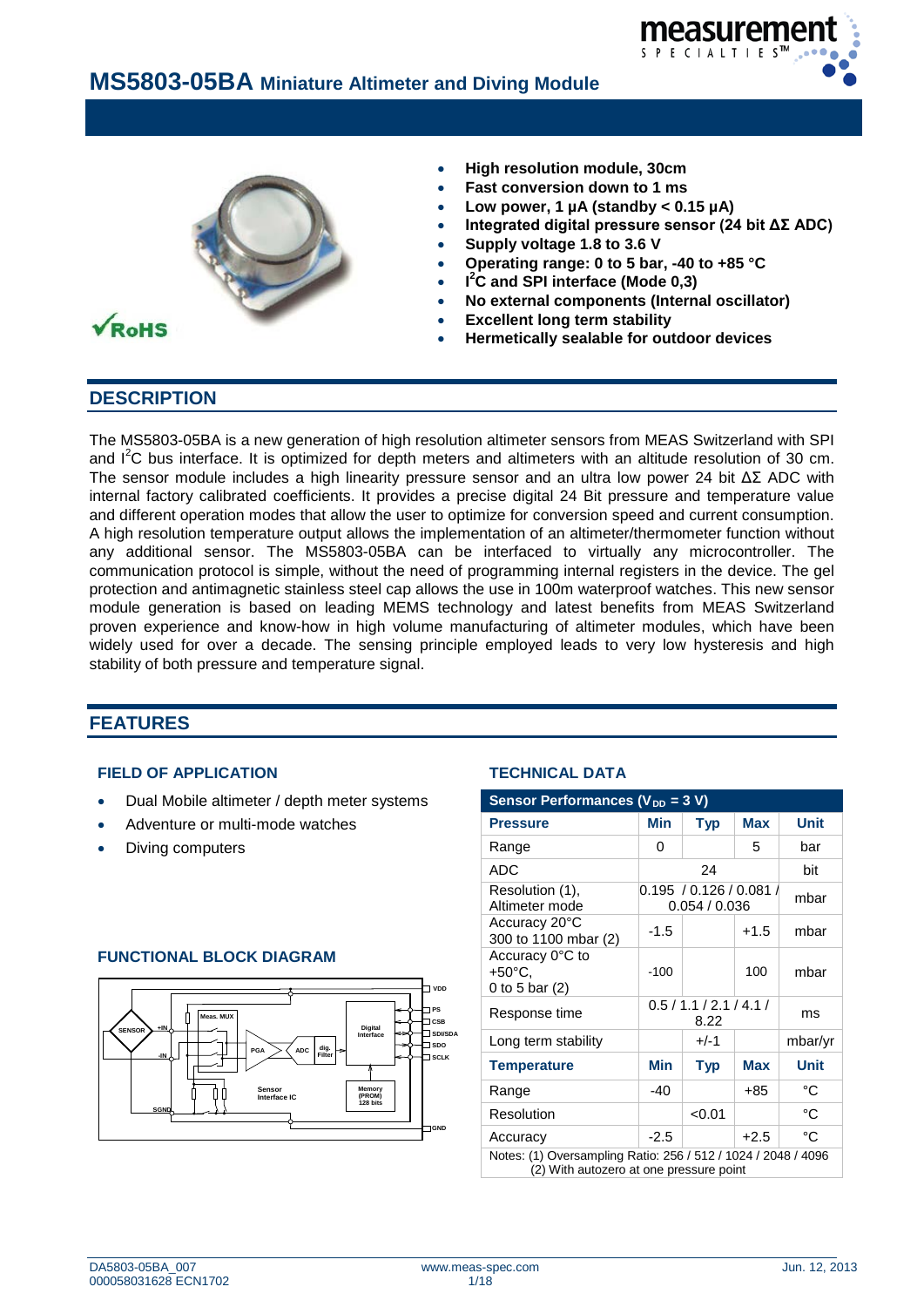

# **PERFORMANCE SPECIFICATIONS**

### **ABSOLUTE MAXIMUM RATINGS**

| <b>Parameter</b>                 | <b>Symbol</b>               | <b>Conditions</b>       | Min.   | Typ. | <b>Max</b> | <b>Unit</b> |
|----------------------------------|-----------------------------|-------------------------|--------|------|------------|-------------|
| Supply voltage                   | $V_{DD}$                    |                         | $-0.3$ |      | $+3.6$     | V           |
| Storage temperature              | $T_{\rm S}$                 |                         | -40    |      | $+125$     | °C          |
| Overpressure                     | $P_{max}$                   | ISO6425                 |        |      | 30         | bar         |
| Maximum Soldering<br>Temperature | $\mathsf{T}_{\mathsf{max}}$ | 40 sec max              |        |      | 250        | °C          |
| ESD rating                       |                             | Human Body<br>Model     | -4     |      | +4         | kV          |
| Latch up                         |                             | JEDEC standard<br>No 78 | $-100$ |      | $+100$     | mA          |

#### **ELECTRICAL CHARACTERISTICS**

| <b>Parameter</b>                      | <b>Symbol</b>   | <b>Conditions</b>                                | Min.  | Typ.                             | <b>Max</b> | <b>Unit</b> |
|---------------------------------------|-----------------|--------------------------------------------------|-------|----------------------------------|------------|-------------|
| Operating Supply voltage              | V <sub>DD</sub> |                                                  | 1.8   | 3.0                              | 3.6        | V           |
| <b>Operating Temperature</b>          | ᠇               |                                                  | $-40$ | $+25$                            | $+85$      | °C          |
| Supply current<br>(1 sample per sec.) | l <sub>DD</sub> | <b>OSR</b><br>4096<br>2048<br>1024<br>512<br>256 |       | 12.5<br>6.3<br>3.2<br>1.7<br>0.9 |            | μA          |
| Peak supply current                   |                 | during conversion                                |       | 1.4                              |            | mA          |
| Standby supply current                |                 | at $25^{\circ}$ c                                |       | 0.02                             | 0.14       | μA          |
| <b>VDD Capacitor</b>                  |                 | From VDD to GND                                  | 100   |                                  |            | nF          |

#### **ANALOG DIGITAL CONVERTER (ADC)**

| <b>Parameter</b> | <b>Symbol</b> | <b>Conditions</b>                                | Min.                                 | Typ.                                 | <b>Max</b>                           | <b>Unit</b> |
|------------------|---------------|--------------------------------------------------|--------------------------------------|--------------------------------------|--------------------------------------|-------------|
| Output Word      |               |                                                  |                                      | 24                                   |                                      | bit         |
| Conversion time  | tc            | <b>OSR</b><br>4096<br>2048<br>1024<br>512<br>256 | 7.40<br>3.72<br>1.88<br>0.95<br>0.48 | 8.22<br>4.13<br>2.08<br>1.06<br>0.54 | 9.04<br>4.54<br>2.28<br>1.17<br>0.60 | ms          |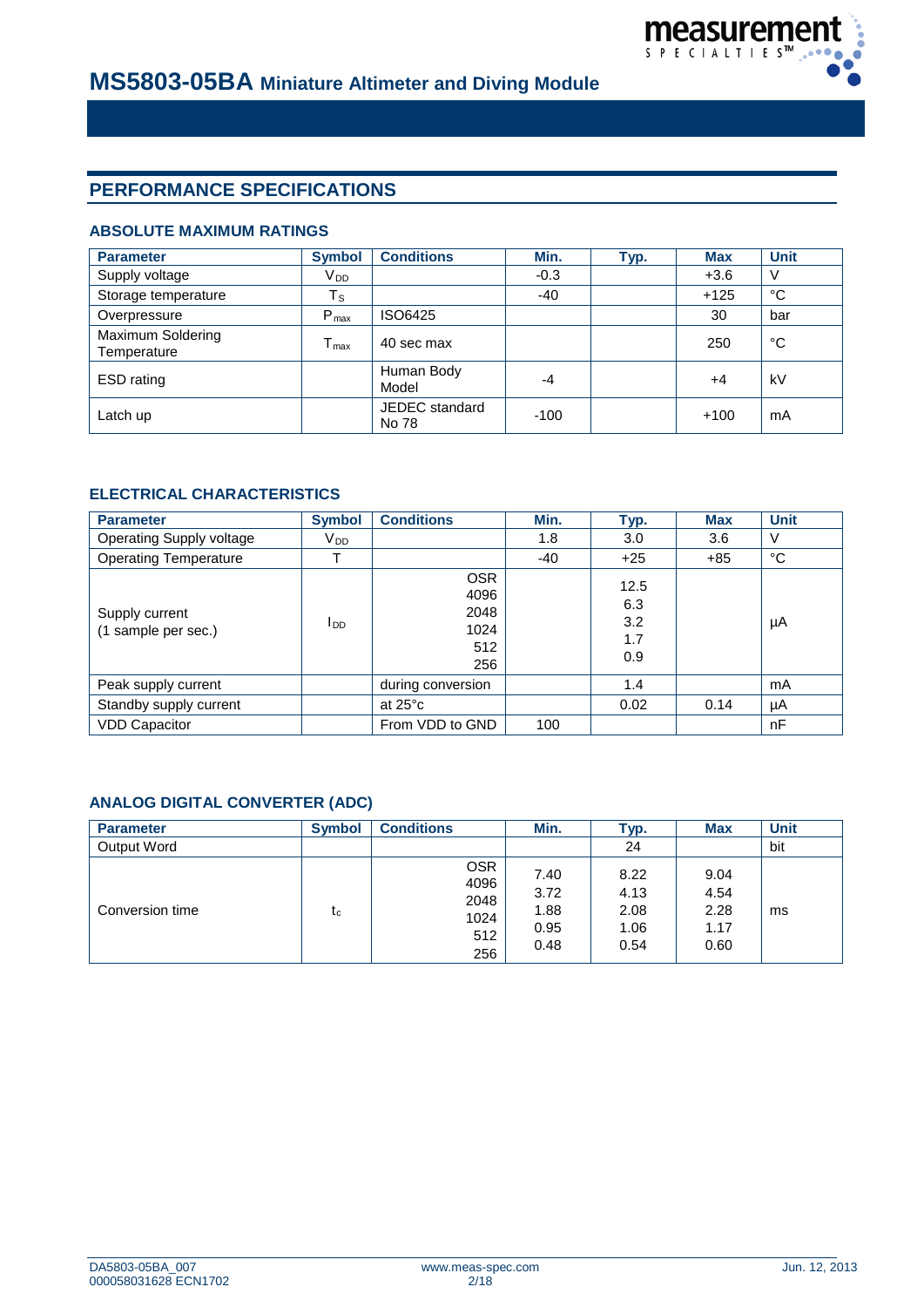

# **PERFORMANCE SPECIFICATIONS (CONTINUED)**

### **PRESSURE OUTPUT CHARACTERISTICS (V<sub>DD</sub> = 3 V, T = 25°C UNLESS OTHERWISE NOTED)**

| <b>Parameter</b>                         | <b>Conditions</b>  |                                                  | Min.    | Typ.                                      | <b>Max</b> | <b>Unit</b> |
|------------------------------------------|--------------------|--------------------------------------------------|---------|-------------------------------------------|------------|-------------|
| <b>Operating Pressure Range</b>          | $P_{\text{range}}$ | Full Accuracy                                    | 0       |                                           | 5          | bar         |
| Absolute Accuracy, autozero at           |                    | at 20°C, 3001100 mbar                            | $-1.5$  |                                           | $+1.5$     |             |
| one pressure point                       |                    | at 050°C, 3001100 mbar                           | $-4.0$  |                                           | $+4.0$     | mbar        |
| 3001100 mbar                             |                    | at -4085°C, 3001100 mbar                         | $-15.0$ |                                           | $+15.0$    |             |
| Absolute Accuracy, autozero at           |                    | at 20°C, 05000 mbar                              | -80     |                                           | $+80$      |             |
| one pressure point                       |                    | at 050°C, 05000 mbar                             | $-100$  |                                           | $+100$     | mbar        |
| $05000$ mbar                             |                    | at -4085°C, 05000 mbar                           | $-120$  |                                           | +120       |             |
| Maximum error with supply<br>voltage (1) |                    | $V_{DD} = 1.8 V  3.6 V$                          |         | $+/-5$                                    |            | mbar        |
| Long-term stability                      |                    |                                                  |         | $+/-1$                                    |            | mbar/yr     |
| <b>Resolution RMS</b>                    |                    | <b>OSR</b><br>4096<br>2048<br>1024<br>512<br>256 |         | 0.036<br>0.054<br>0.081<br>0.126<br>0.195 |            | mbar        |

(1) With autozero at 3V point

#### TEMPERATURE OUTPUT CHARACTERISTICS (V<sub>DD</sub> = 3 V, T = 25°C UNLESS OTHERWISE NOTED)

| <b>Parameter</b>                         | <b>Conditions</b>                                | Min.             | Typ.                                      | <b>Max</b>       | <b>Unit</b> |
|------------------------------------------|--------------------------------------------------|------------------|-------------------------------------------|------------------|-------------|
| Absolute Accuracy                        | $0.85^{\circ}$ C<br>$-40.85^{\circ}$ C           | $-2.5$<br>$-5.0$ |                                           | $+2.5$<br>$+5.0$ | °C          |
| Maximum error with supply<br>voltage (1) | $V_{DD} = 1.8 V  3.6 V$                          |                  | $+/-0.5$                                  |                  | °C          |
| <b>Resolution RMS</b>                    | <b>OSR</b><br>4096<br>2048<br>1024<br>512<br>256 |                  | 0.002<br>0.003<br>0.005<br>0.008<br>0.012 |                  | °C          |

(1) With autozero at 3V point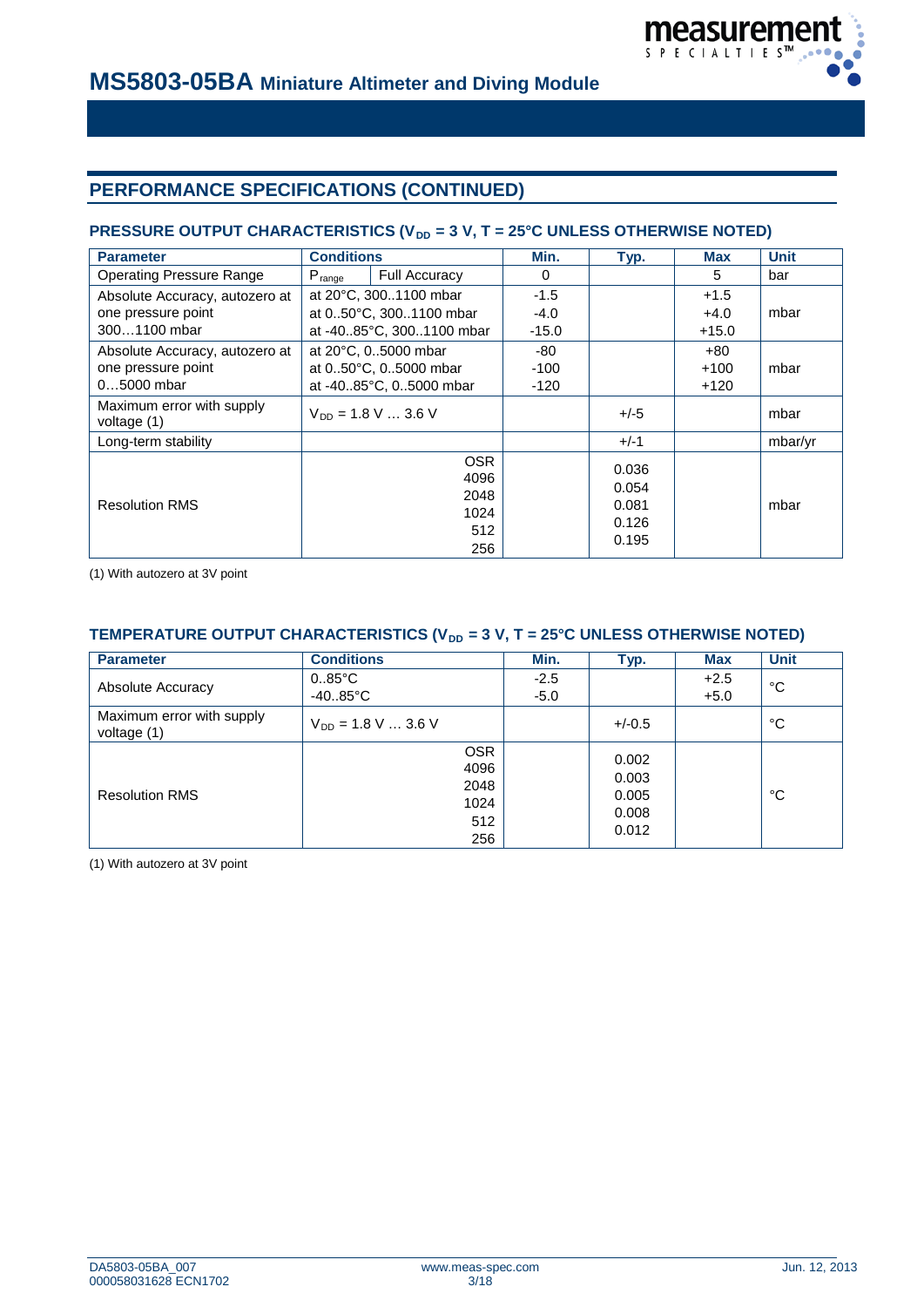

# **PERFORMANCE SPECIFICATIONS (CONTINUED)**

## **DIGITAL INPUTS (PS, CSB, DIN, SCLK, SDA, SCL)**

| <b>Parameter</b>      | <b>Symbol</b>                | <b>Conditions</b>   | Min.            | Typ. | <b>Max</b>       | <b>Unit</b>  |
|-----------------------|------------------------------|---------------------|-----------------|------|------------------|--------------|
| Serial data clock     | <b>SCLK</b>                  | SPI protocol        |                 |      | 20               | MHz          |
| Serial data clock     | SCL                          | <b>I2C</b> protocol |                 |      | 400              | kHz          |
| Input high voltage    | Vн                           | Pins CSB            | $80\%$ $V_{DD}$ |      | $100\%$ $V_{DD}$ | - V          |
| Input low voltage     | $V_{IL}$                     |                     | $0\%$ $V_{DD}$  |      | $20\%$ $V_{DD}$  | <sup>V</sup> |
| Input leakage current | $I$ leak25 $°C$<br>lleak85°C | at $25^{\circ}$ c   |                 |      | 0.15             | μA           |

#### **PRESSURE OUTPUTS (DOUT, SDA, SCL)**

| <b>Parameter</b>    | <b>Symbol</b> | <b>Conditions</b>             | Min.                   | Vp. | <b>Max</b>          | <b>Unit</b> |
|---------------------|---------------|-------------------------------|------------------------|-----|---------------------|-------------|
| Output high voltage | $V_{OH}$      | $I_{source} = 0.6 \text{ mA}$ | $80\%$ V <sub>DD</sub> |     | 100% $V_{DD}$       |             |
| Output low voltage  | $V_{OL}$      | $= 0.6$ mA<br><b>I</b> sink   | $0\%$ $V_{DD}$         |     | 20% V <sub>DD</sub> |             |
| Load capacitance    | U LOAD        |                               |                        | 16  |                     | рF          |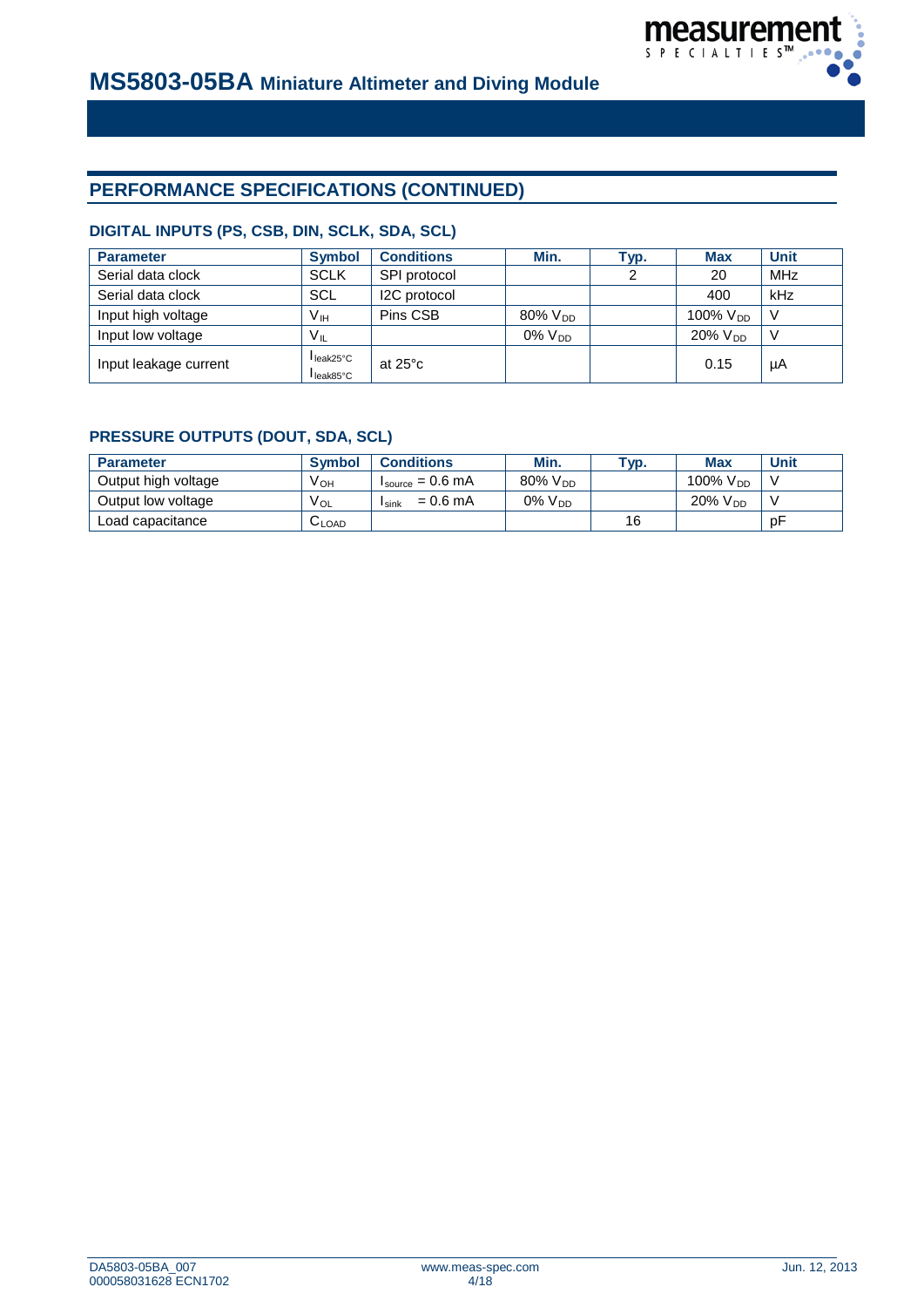

# **PERFORMANCE CHARACTERISTICS**

### **PRESSURE ERROR VS PRESSURE AND TEMPERATURE**





#### **TEMPERATURE ERROR VS TEMPERATURE**



## **PRESSURE AND TEMPERATURE ERROR VS POWER SUPPLY**

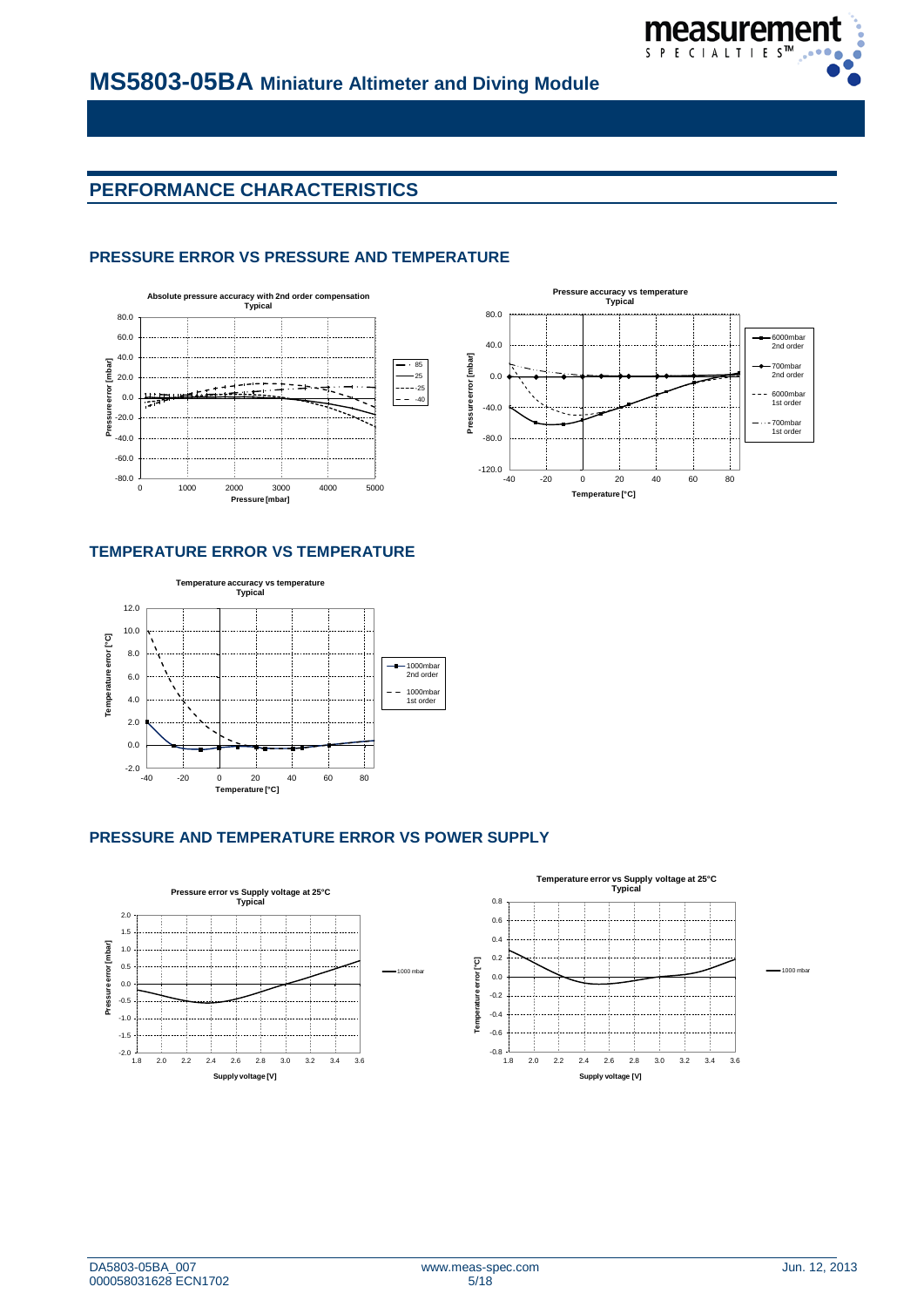

## **FUNCTIONAL DESCRIPTION**



Figure 1: Block diagram of MS5803-05BA

#### **GENERAL**

The MS5803-05BA consists of a piezo-resistive sensor and a sensor interface IC. The main function of the MS5803-05BA is to convert the uncompensated analogue output voltage from the piezo-resistive pressure sensor to a 24-bit digital value, as well as providing a 24-bit digital value for the temperature of the sensor.

#### **FACTORY CALIBRATION**

Every module is individually factory calibrated at two temperatures and two pressures. As a result, 6 coefficients necessary to compensate for process variations and temperature variations are calculated and stored in the 128-bit PROM of each module. These bits (partitioned into 6 coefficients W1 to W6) must be read by the microcontroller software and used in the program converting D1 and D2 into compensated pressure and temperature values.

The 2 coefficients W0 and W7 are for factory configuration and CRC.

#### **SERIAL INTERFACE**

The MS5803-05BA has built in two types of serial interfaces: SPI and I<sup>2</sup>C. Pulling the Protocol Select pin PS to low selects the SPI protocol, pulling PS to high activates the I $^2$ C bus protocol.

| <b>Pin PS</b> | Mode   | Pins used           |
|---------------|--------|---------------------|
| High          | $I^2C$ | SDA, SCL, CSB       |
| <b>Low</b>    | SPI    | SDI, SDO, SCLK, CSB |

#### **SPI MODE**

The external microcontroller clocks in the data through the input SCLK (Serial CLocK) and SDI (Serial Data In). In the SPI mode module can accept both mode 0 and mode 3 for the clock polarity and phase. The sensor responds on the output SDO (Serial Data Out). The pin CSB (Chip Select) is used to enable/disable the interface, so that other devices can talk on the same SPI bus. The CSB pin can be pulled high after the command is sent or after the end of the command execution (for example end of conversion). The best noise performance from the module is obtained when the SPI bus is quiet and without communication to other devices during the ADC conversion in progress.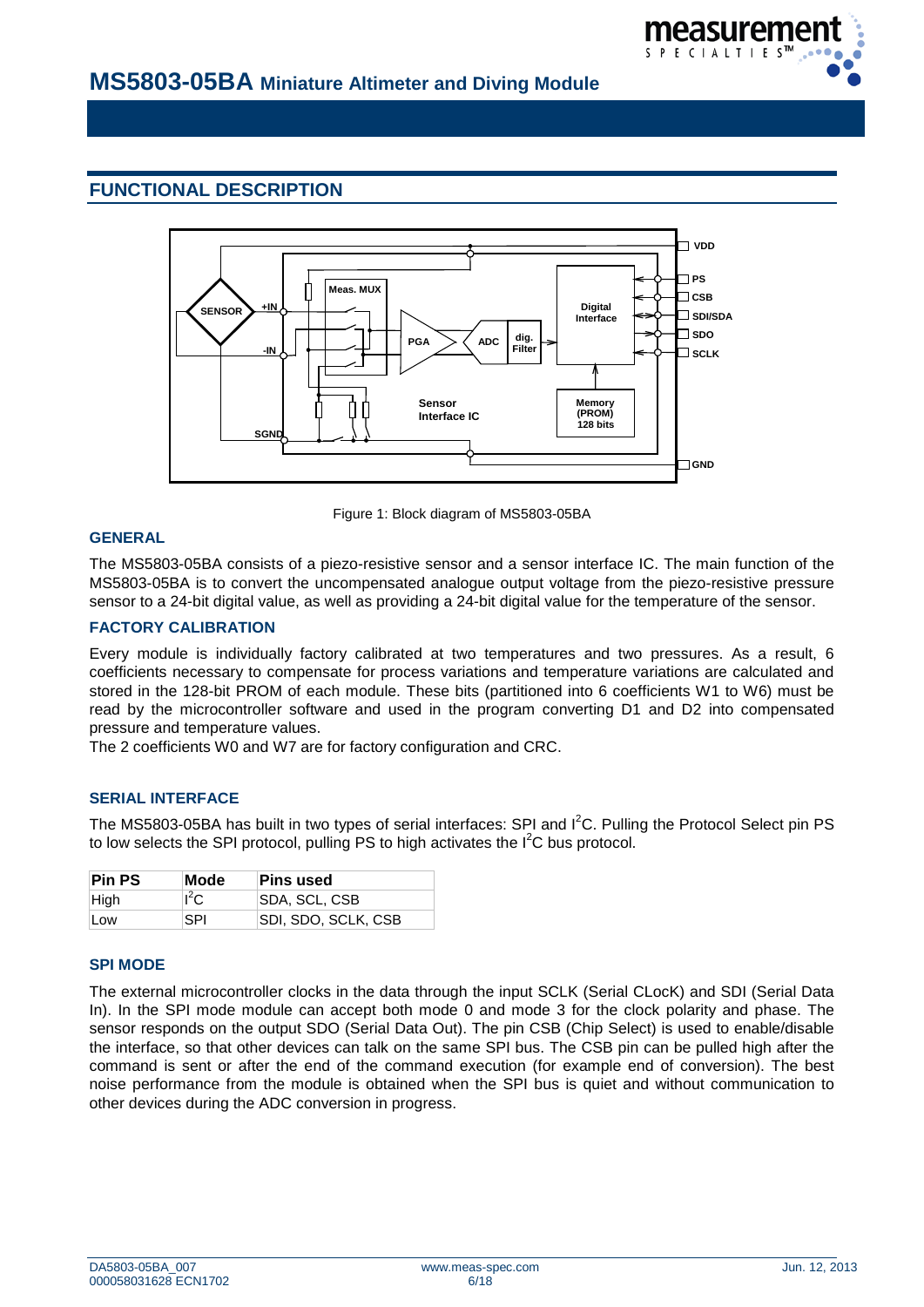

# **I 2 C MODE**

The external microcontroller clocks in the data through the input SCLK (Serial CLocK) and SDA (Serial DAta). The sensor responds on the same pin SDA which is bidirectional for the  $I^2C$  bus interface. So this interface type uses only 2 signal lines and does not require a chip select, which can be favourable to reduce board space. In I<sup>2</sup>C-Mode the complement of the pin CSB (Chip Select) represents the LSB of the I<sup>2</sup>C address. It is possible to use two sensors with two different addresses on the  $I^2C$  bus. The pin CSB shall be connected to VDD or GND (do not leave unconnected!).

| <b>Pin CSB</b> | Address (7 bits) |
|----------------|------------------|
| High           | 0x76 (1110110 b) |
| Low            | 0x77 (1110111 b) |

#### **COMMANDS**

The MS5803-05BA has only five basic commands:

- 1. Reset
- 2. Read PROM (128 bit of calibration words)
- 3. D1 conversion
- 4. D2 conversion
- 5. Read ADC result (24 bit pressure / temperature)

Size of each command is 1 byte (8 bits) as described in the table below. After ADC read commands the device will return 24 bit result and after the PROM read 16bit result. The address of the PROM is embedded inside of the PROM read command using the a2, a1 and a0 bits.

|                       | <b>Command byte</b> | hex value       |          |                         |                 |                         |          |                |                   |
|-----------------------|---------------------|-----------------|----------|-------------------------|-----------------|-------------------------|----------|----------------|-------------------|
| Bit number            | 0                   | 1               | 2        | 3                       | 4               | 5                       | 6        | $\overline{7}$ |                   |
| Bit name              | PR.<br>м            | COV<br>Typ<br>٠ |          | Ad2/<br>Os <sub>2</sub> | Ad1/<br>Os1     | AdO/<br>Os <sub>0</sub> | Stop     |                |                   |
| Command               |                     |                 |          |                         |                 |                         |          |                |                   |
| Reset                 | 0                   | 0               | $\Omega$ | 1                       | 1               | 1                       | 1        | 0              | 0x1E              |
| Convert D1 (OSR=256)  | $\Omega$            | 1               | 0        | 0                       | 0               | 0                       | 0        | 0              | 0x40              |
| Convert D1 (OSR=512)  | 0                   | 1               | 0        | 0                       | $\Omega$        | 0                       | 1        | $\Omega$       | 0x42              |
| Convert D1 (OSR=1024) | 0                   | 1               | $\Omega$ | 0                       | $\Omega$        | 1                       | 0        | 0              | 0x44              |
| Convert D1 (OSR=2048) | 0                   | 1               | 0        | 0                       | 0               | 1                       | 1        | 0              | 0x46              |
| Convert D1 (OSR=4096) | 0                   | 1               | 0        | 0                       | 1               | $\Omega$                | $\Omega$ | $\Omega$       | 0x48              |
| Convert D2 (OSR=256)  | 0                   | 1               | $\Omega$ | 1                       | $\Omega$        | $\Omega$                | 0        | $\Omega$       | 0x50              |
| Convert D2 (OSR=512)  | $\Omega$            | 1               | 0        | 1                       | $\Omega$        | 0                       | 1        | 0              | 0x52              |
| Convert D2 (OSR=1024) | $\Omega$            | 1               | $\Omega$ | 1                       | $\Omega$        | 1                       | $\Omega$ | $\Omega$       | 0x54              |
| Convert D2 (OSR=2048) | 0                   | 1               | $\Omega$ | 1                       | $\Omega$        | 1                       | 1        | $\Omega$       | 0x56              |
| Convert D2 (OSR=4096) | 0                   | 1               | $\Omega$ | 1                       | 1               | $\Omega$                | $\Omega$ | $\Omega$       | 0x58              |
| ADC Read              | 0                   | 0               | $\Omega$ | 0                       | $\Omega$        | $\Omega$                | $\Omega$ | $\Omega$       | 0x00              |
| <b>PROM Read</b>      | 1                   | 0               | 1        | 0                       | Ad <sub>2</sub> | Ad1                     | Ad0      | $\Omega$       | $0xA0$ to<br>0xAE |

Figure 2: Command structure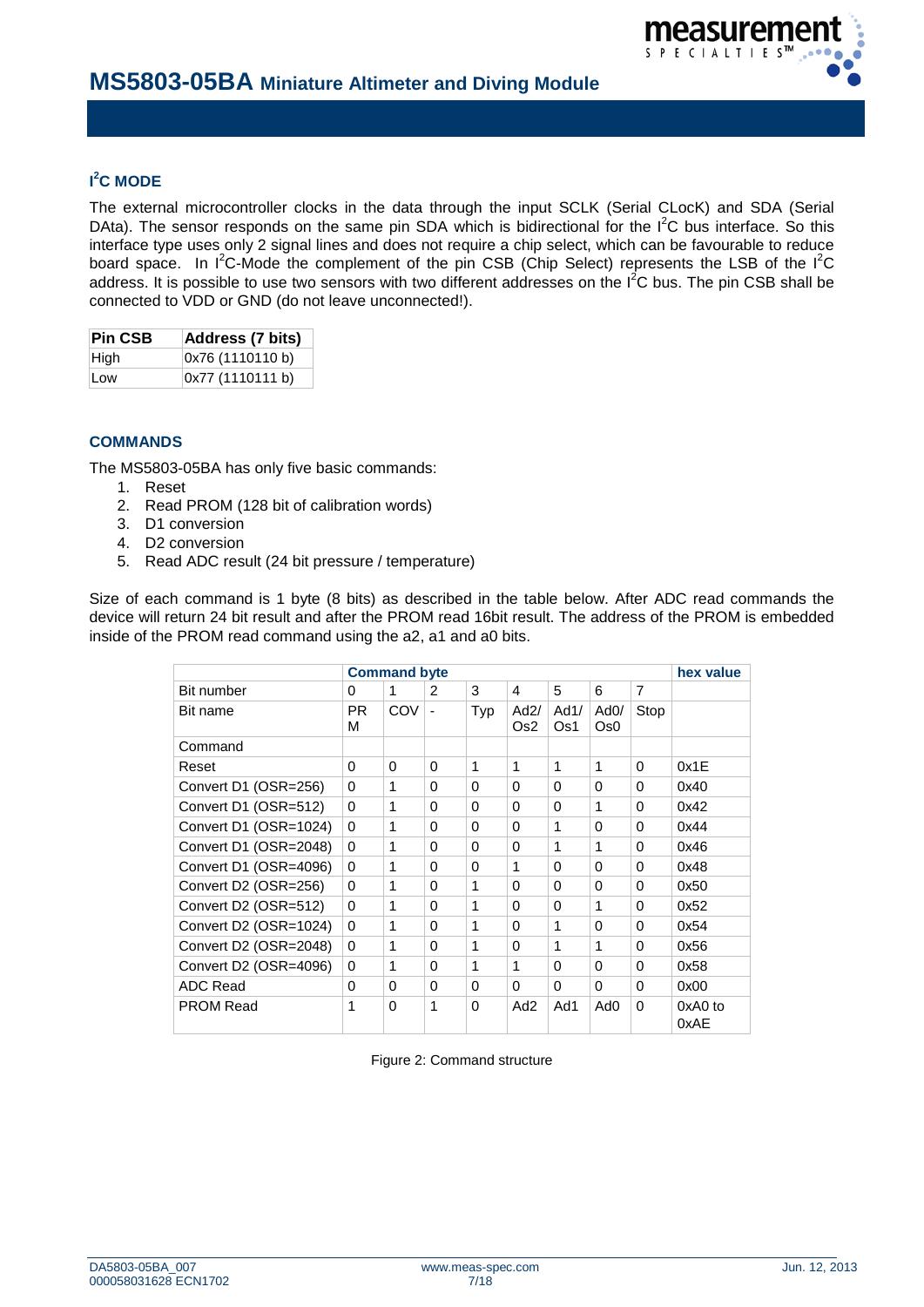

#### **PRESSURE AND TEMPERATURE CALCULATION**



Notes [1]<br>[2]<br>[3]<br>[4]

Maximal size of intermediate result during evaluation of variable

min and max have to be defined min and max have to be defined

min and max have to be defined

Figure 2: Flow chart for pressure and temperature reading and software compensation.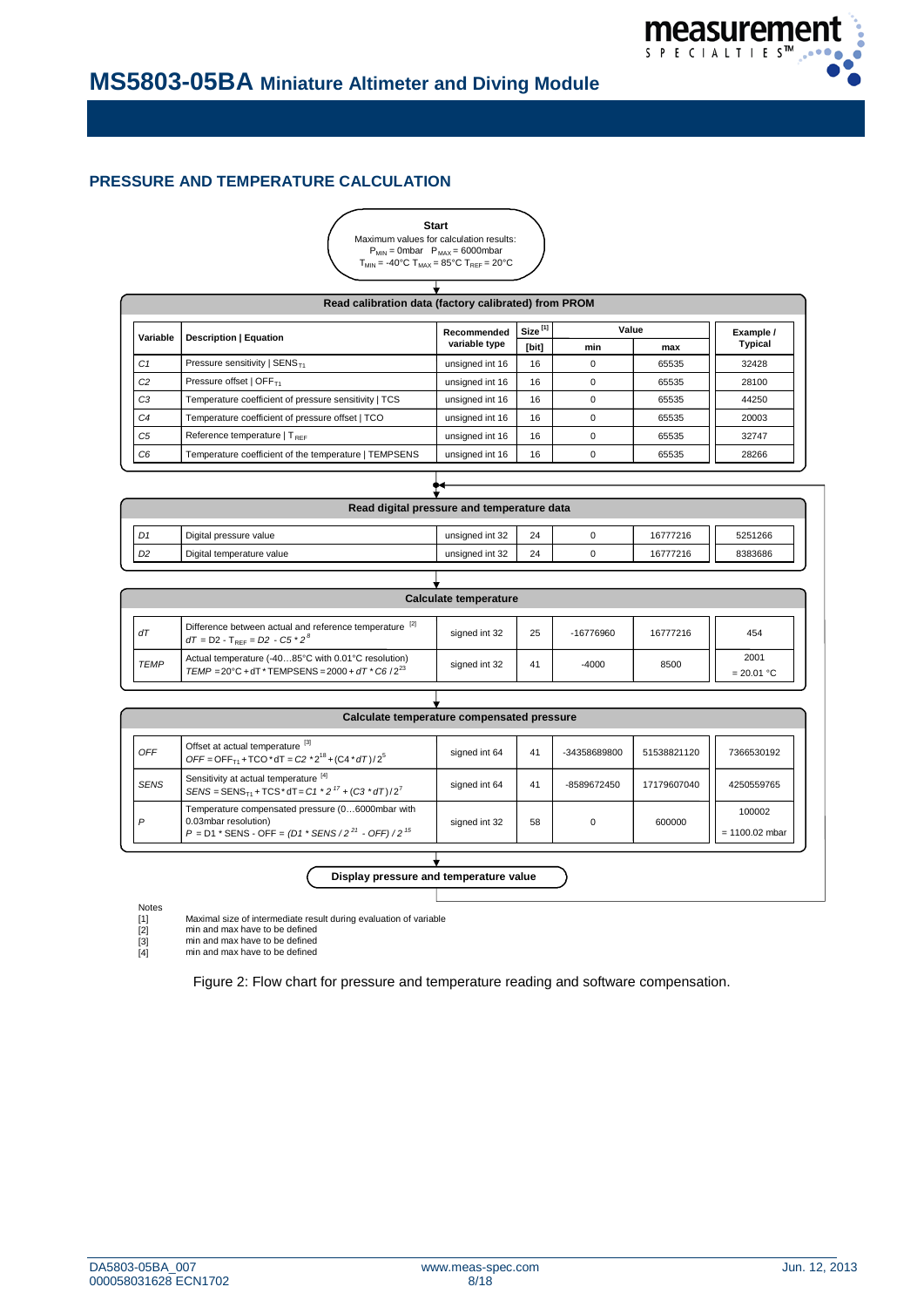

#### **SECOND ORDER TEMPERATURE COMPENSATION**



Figure 3: Flow chart for pressure and temperature to the optimum accuracy.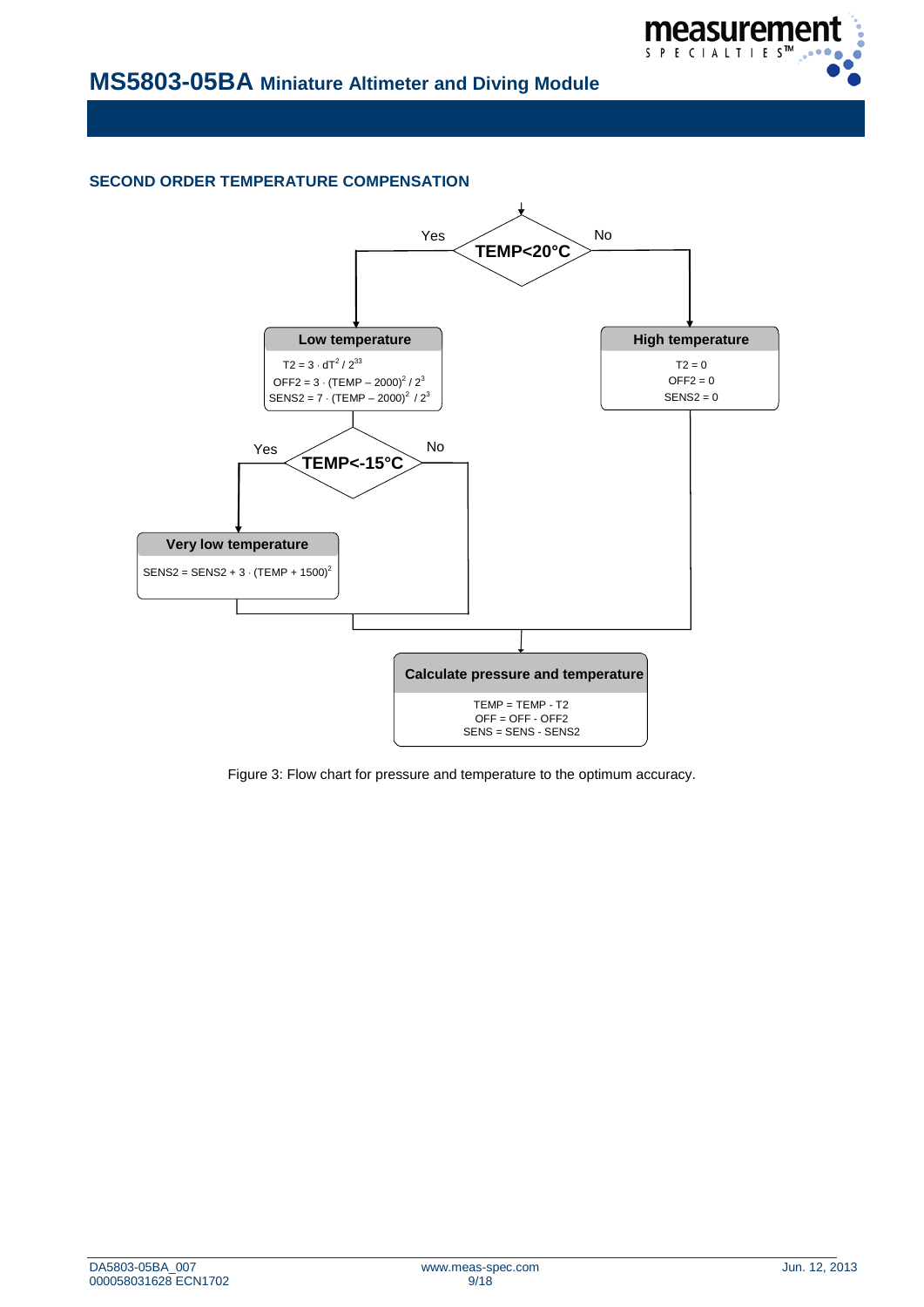

# **SPI INTERFACE**

#### **RESET SEQUENCE**

The Reset sequence shall be sent once after power-on to make sure that the calibration PROM gets loaded into the internal register. It can be also used to reset the device ROM from an unknown condition



Figure 5: Reset command sequence SPI mode 0



Figure 6: Reset command sequence SPI mode 3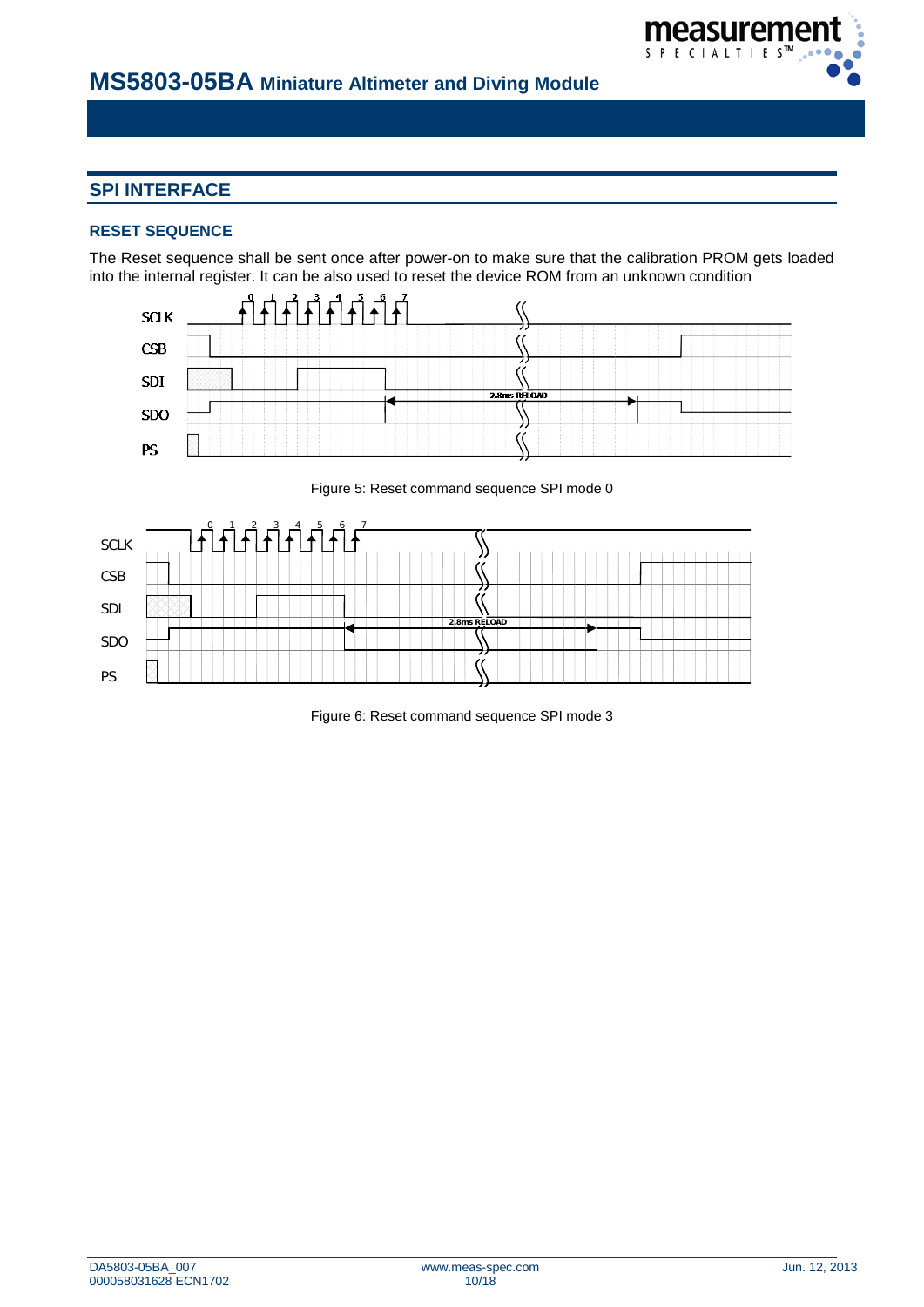

#### **CONVERSION SEQUENCE**

The conversion command is used to initiate uncompensated pressure (D1) or uncompensated temperature (D2) conversion. The chip select can be disabled during this time to communicate with other devices. After the conversion, using ADC read command the result is clocked out with the MSB first. If the conversion is not executed before the ADC read command, or the ADC read command is repeated, it will give 0 as the output result. If the ADC read command is sent during conversion the result will be 0, the conversion will not stop and the final result will be wrong. Conversion sequence sent during the already started conversion process will yield incorrect result as well.



#### **PROM READ SEQUENCE**

The read command for PROM shall be executed once after reset by the user to read the content of the calibration PROM and to calculate the calibration coefficients. There are in total 8 addresses resulting in a total memory of 128 bit. Address 0 contains factory data and the setup, addresses 1-6 calibration coefficients and address 7 contains the serial code and CRC. The command sequence is 8 bits long with a 16 bit result which is clocked with the MSB first.



Figure 9: PROM Read sequence, address = 011 (Coefficient 3).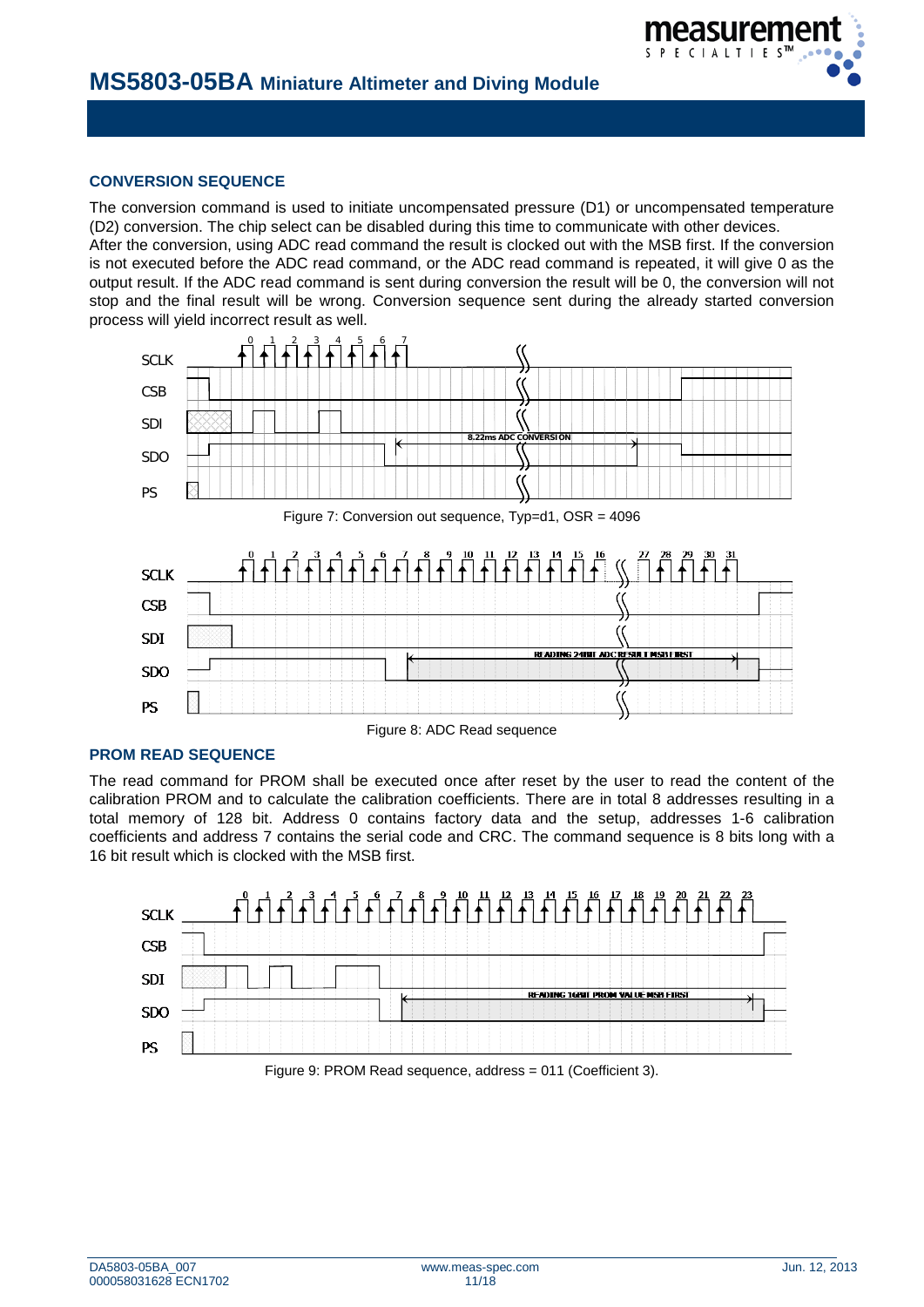# **I 2 C INTERFACE**

#### **COMMANDS**

Each I<sup>2</sup>C communication message starts with the start condition and it is ended with the stop condition. The MS5803-05BA address is 111011Cx, where C is the complementary value of the pin CSB. Since the IC does not have a microcontroller inside, the commands for  $I^2C$  and SPI are quite similar.

#### **RESET SEQUENCE**

The reset can be sent at any time. In the event that there is not a successful power on reset this may be caused by the SDA being blocked by the module in the acknowledge state. The only way to get the MS5803-05BA to function is to send several SCLKs followed by a reset sequence or to repeat power on reset.





#### **CONVERSION SEQUENCE**

A conversion can be started by sending the command to MS5803-05BA. When command is sent to the system it stays busy until conversion is done. When conversion is finished the data can be accessed by sending a Read command, when an acknowledge appears from the MS5803-05BA, 24 SCLK cycles may be sent to receive all result bits. Every 8 bit the system waits for an acknowledge signal.



Figure 13: I<sup>2</sup>C Command to initiate a pressure conversion (OSR=4096, typ=D1)



Figure 14: I<sup>2</sup>C ADC read sequence

|     | Device Address            |      |                                               | data       |                           |                |  | data                                       |  |  |     |  | data         |  |  |      |
|-----|---------------------------|------|-----------------------------------------------|------------|---------------------------|----------------|--|--------------------------------------------|--|--|-----|--|--------------|--|--|------|
| S I | Device Address            | RIAI |                                               | Data 23-16 |                           | $\overline{A}$ |  | Data 8 - 15                                |  |  | IAI |  | Data $7 - 0$ |  |  | N IP |
|     | From Master<br>From Slave |      | $S = Start Condition$<br>$P = Stop Condition$ |            | $W = Write$<br>$R = Read$ |                |  | $A = Acknowledge$<br>$N = Not Acknowledge$ |  |  |     |  |              |  |  |      |

Figure 15: I<sup>2</sup>C answer from MS5803-05BA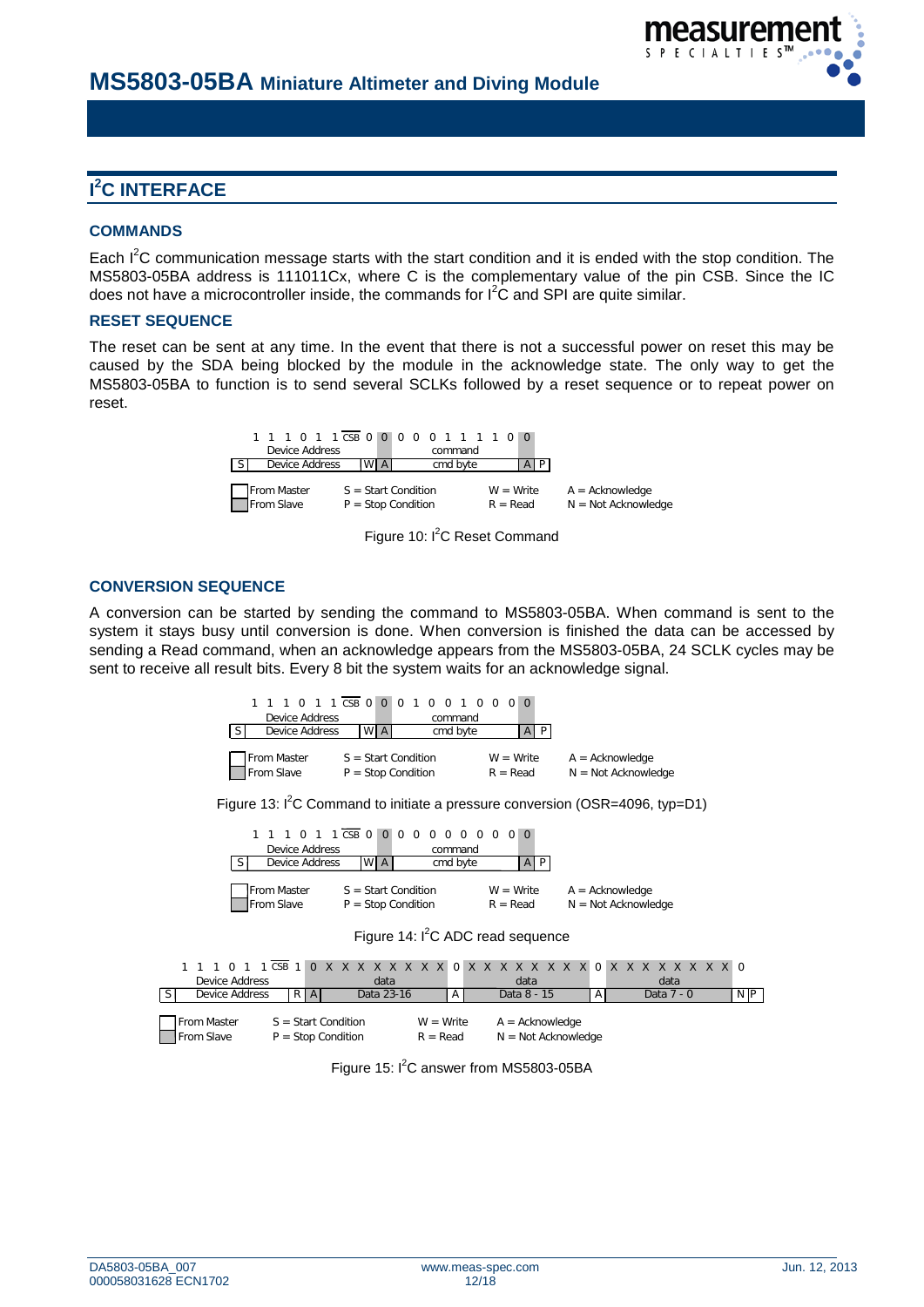

### **PROM READ SEQUENCE**

The PROM Read command consists of two parts. First command sets up the system into PROM read mode. The second part gets the data from the system.

|                                                                                                                                                       |                                                                                 | $\Omega$ |  |  | $1$ CSB $0$  |                        | $\Omega$             | $\mathbf{1}$ | 0 <sub>1</sub> |         | $0\quad 0$      |  |        |            | $\Omega$         |  |      |                       |  |  |  |  |     |
|-------------------------------------------------------------------------------------------------------------------------------------------------------|---------------------------------------------------------------------------------|----------|--|--|--------------|------------------------|----------------------|--------------|----------------|---------|-----------------|--|--------|------------|------------------|--|------|-----------------------|--|--|--|--|-----|
|                                                                                                                                                       | Device Address                                                                  |          |  |  |              |                        |                      |              |                | command |                 |  |        |            |                  |  |      |                       |  |  |  |  |     |
| Device Address<br>W.                                                                                                                                  |                                                                                 |          |  |  | $\mathsf{A}$ | cmd byte               |                      |              |                |         |                 |  | P<br>A |            |                  |  |      |                       |  |  |  |  |     |
| From Master<br>$S = Start Condition$<br>$W = Write$<br>$A = Acknowledge$                                                                              |                                                                                 |          |  |  |              |                        |                      |              |                |         |                 |  |        |            |                  |  |      |                       |  |  |  |  |     |
|                                                                                                                                                       | From Slave                                                                      |          |  |  |              |                        | $P = Stop Condition$ |              |                |         |                 |  |        | $R = Read$ |                  |  |      | $N = Not Acknowledge$ |  |  |  |  |     |
|                                                                                                                                                       | Figure 11: I <sup>2</sup> C Command to read memory address= 011 (Coefficient 3) |          |  |  |              |                        |                      |              |                |         |                 |  |        |            |                  |  |      |                       |  |  |  |  |     |
|                                                                                                                                                       |                                                                                 |          |  |  | 0 1 1 CSB 1  |                        | $\Omega$             | $\mathbf{1}$ | $\mathbf{1}$   |         | 0 0 X X X X 0 X |  |        |            |                  |  |      | x x x x x x x         |  |  |  |  | - 0 |
| Device Address                                                                                                                                        |                                                                                 |          |  |  |              | data                   |                      |              |                |         |                 |  |        |            |                  |  | data |                       |  |  |  |  |     |
| Device Address                                                                                                                                        |                                                                                 |          |  |  | R            | Memory bit 15 - 8<br>A |                      |              |                |         | A               |  |        |            | Memory bit 7 - 0 |  |      | N P                   |  |  |  |  |     |
| From Master<br>$S = Start Condition$<br>$W = Write$<br>$A = Acknowledge$<br>From Slave<br>$N = Not Acknowledge$<br>$P = Stop Condition$<br>$R = Read$ |                                                                                 |          |  |  |              |                        |                      |              |                |         |                 |  |        |            |                  |  |      |                       |  |  |  |  |     |
|                                                                                                                                                       | Figure 12: I <sup>2</sup> C answer from MS5803-05BA                             |          |  |  |              |                        |                      |              |                |         |                 |  |        |            |                  |  |      |                       |  |  |  |  |     |

# **CYCLIC REDUNDANCY CHECK (CRC)**

MS5803-05BA contains a PROM memory with 128-Bit. A 4-bit CRC has been implemented to check the data validity in memory. The application note AN520 describes in detail CRC-4 code used.

| d        | В<br>5                           | B                               | в<br>3 | B | в | в | D<br>B<br>9 | D<br>в<br>8 | D<br>в<br>7 | D<br>в<br>ี | ו ו<br>B<br>5 | D<br>B<br>4 | D<br>в<br>З | D<br>В<br>2 | D<br>R | D<br>R |
|----------|----------------------------------|---------------------------------|--------|---|---|---|-------------|-------------|-------------|-------------|---------------|-------------|-------------|-------------|--------|--------|
| $\Omega$ | 16 bit reserved for manufacturer |                                 |        |   |   |   |             |             |             |             |               |             |             |             |        |        |
| 1        | Coefficient 1 (16 bit unsigned)  |                                 |        |   |   |   |             |             |             |             |               |             |             |             |        |        |
| 2        | Coefficient 2 (16 bit unsigned)  |                                 |        |   |   |   |             |             |             |             |               |             |             |             |        |        |
| 3        | Coefficient 3 (16 bit unsigned)  |                                 |        |   |   |   |             |             |             |             |               |             |             |             |        |        |
| 4        | Coefficient 4 (16 bit unsigned)  |                                 |        |   |   |   |             |             |             |             |               |             |             |             |        |        |
| 5        | Coefficient 5 (16 bit unsigned)  |                                 |        |   |   |   |             |             |             |             |               |             |             |             |        |        |
| 6        |                                  | Coefficient 6 (16 bit unsigned) |        |   |   |   |             |             |             |             |               |             |             |             |        |        |
|          |                                  |                                 |        |   |   |   |             |             |             |             |               |             |             |             |        |        |

Figure 16: Memory PROM mapping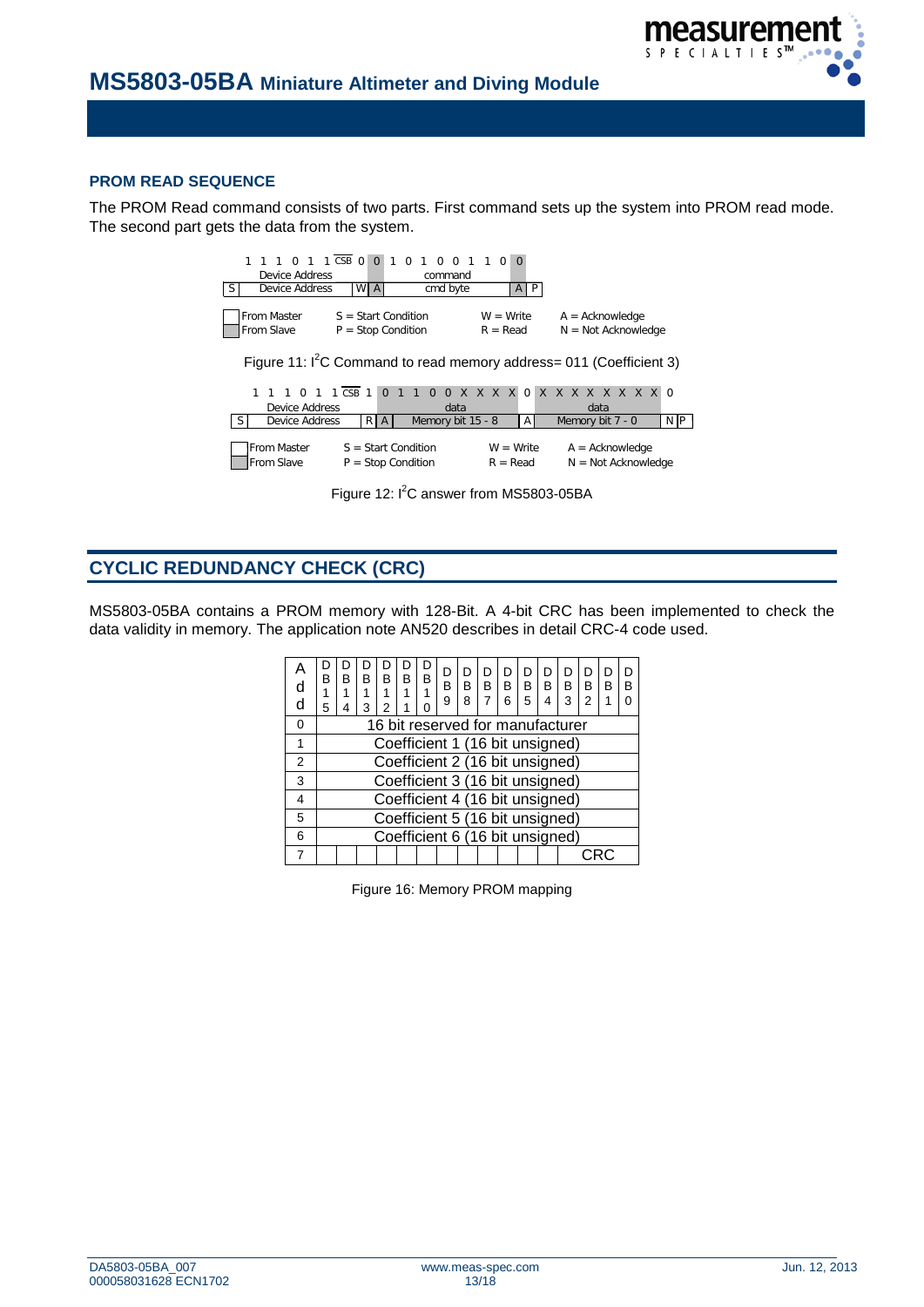

# **APPLICATION CIRCUIT**

The MS5803-05BA is a circuit that can be used in conjunction with a microcontroller in mobile altimeter applications. It is designed for low-voltage systems with a supply voltage of 3 V.

#### SPI protocol communication



#### <sup>2</sup>C protocol communication



Figure 17: Typical application circuit with SPI /  $I^2C$  protocol communication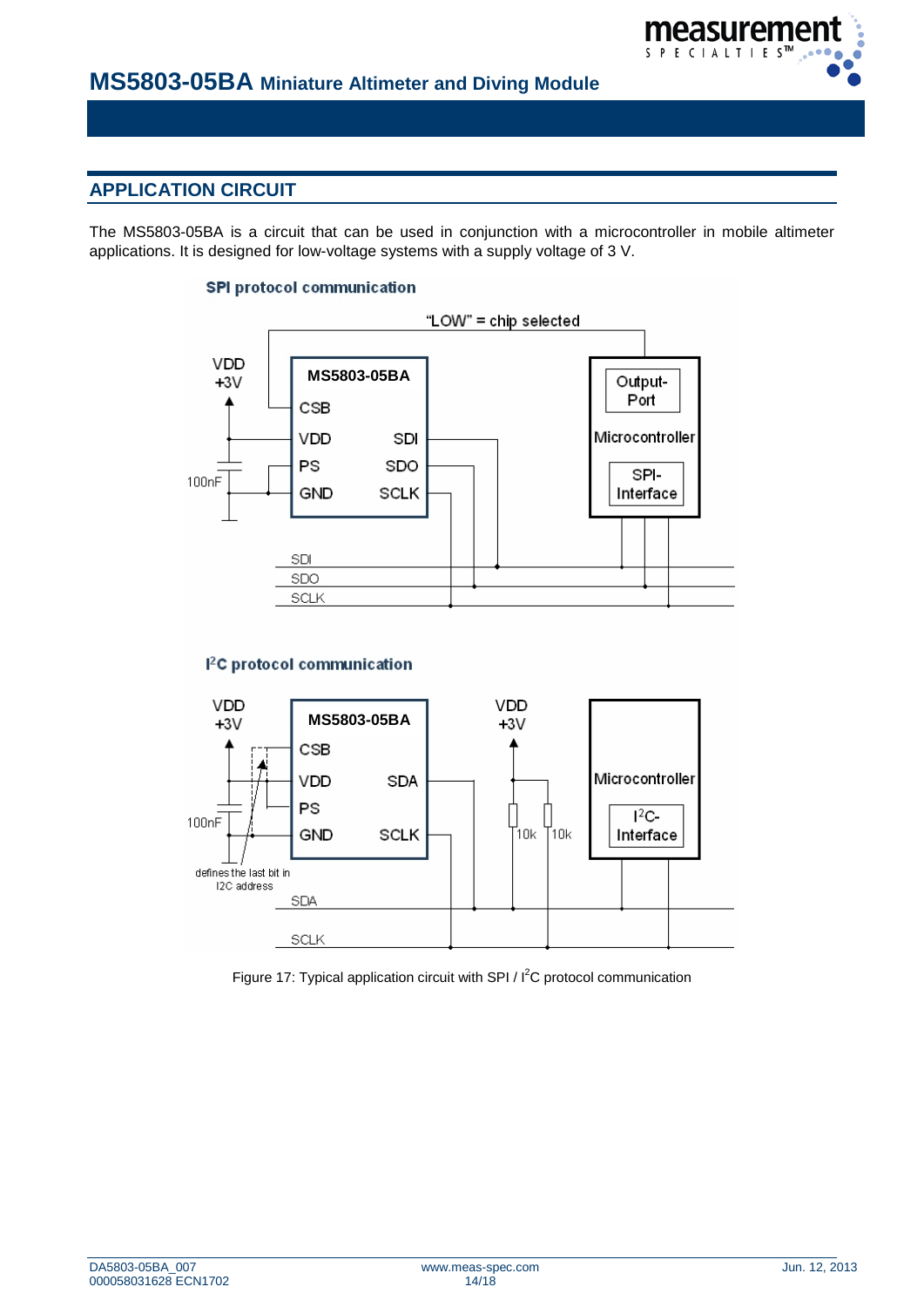

# **MS5803-05BA Miniature Altimeter and Diving Module**

# **PACKAGE OUTLINE AND PIN CONFIGURATION**



Figure 17: MS5803-05BA package outlines, pin configuration and description

Notes: (1) Dimensions in mm

 $(2)$  General tolerance  $±0.1$ 

(3) Cap centering  $\pm$  0.15 from center of the ceramic

# **RECOMMENDED PAD LAYOUT**

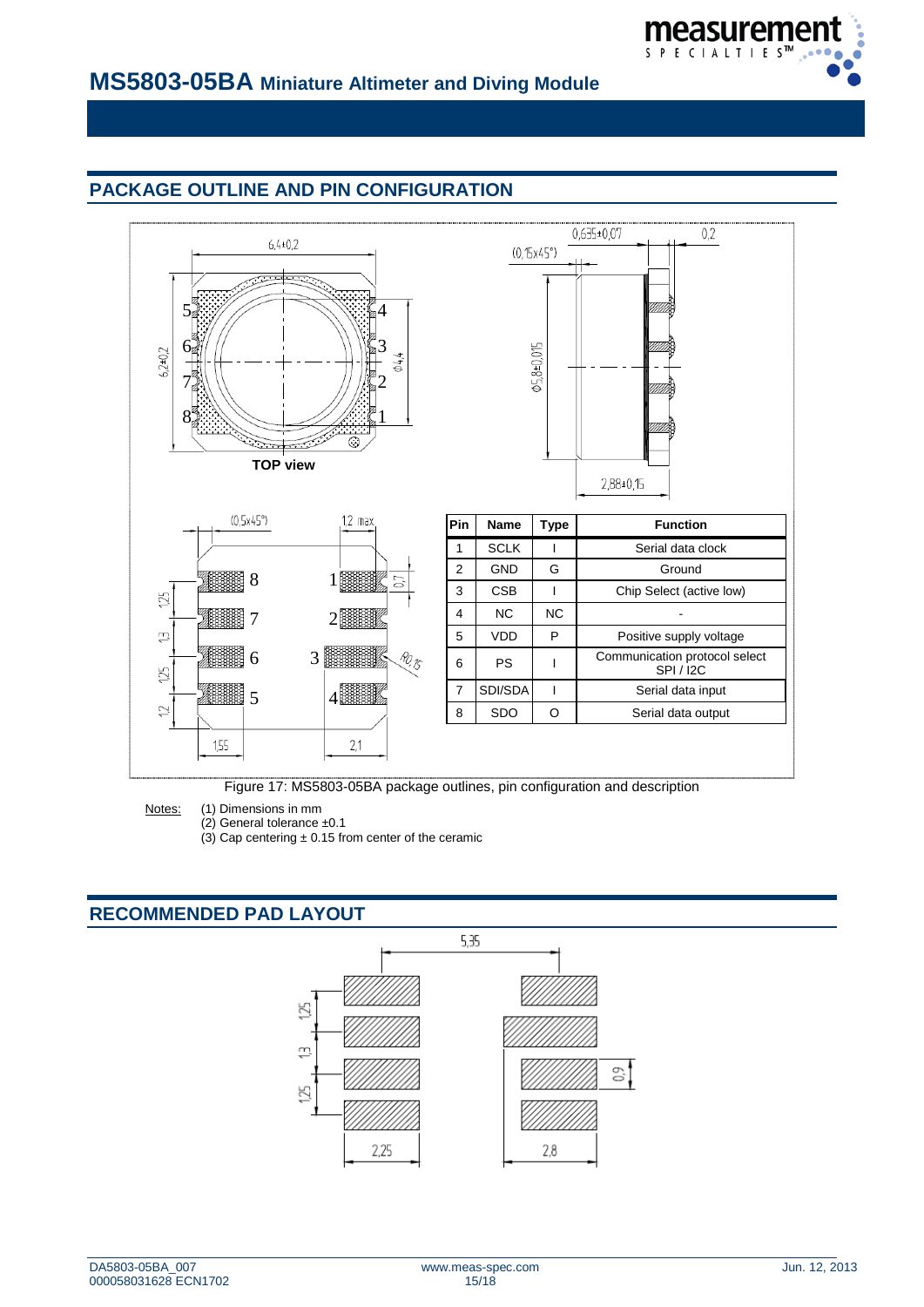

# **MS5803-05BA Miniature Altimeter and Diving Module**

# **SHIPPING PACKAGE**



Tube



Tape & reel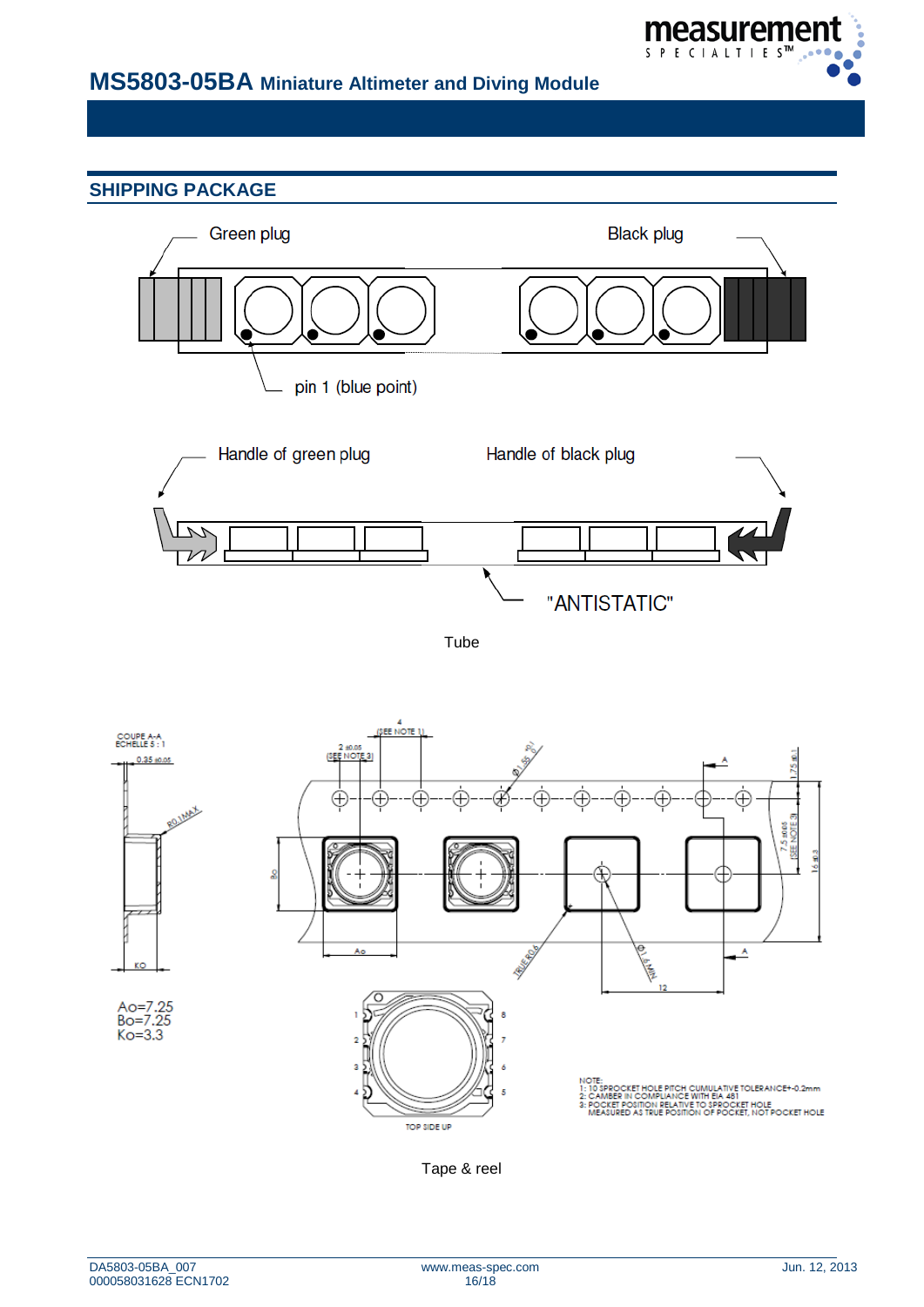

## **MOUNTING AND ASSEMBLY CONSIDERATIONS**

#### **SOLDERING**

Please refer to the application note AN808 available on our website for all soldering issues.

#### **MOUNTING**

The MS5803-05BA can be placed with automatic Pick & Place equipment using vacuum nozzles. It will not be damaged by the vacuum. Due to the low stress assembly the sensor does not show pressure hysteresis effects. It is important to solder all contact pads.

#### **CONNECTION TO PCB**

The package outline of the module allows the use of a flexible PCB for interconnection. This can be important for applications in watches and other special devices.

#### **SEALING WITH O-RINGS**

In products like outdoor watches the electronics must be protected against direct water or humidity. For those products the MS5803-05BA provides the possibility to seal with an O-ring. The protective cap of the MS5803-05BA is made of special anticorrosive stainless steel with a polished surface. In addition to this the MS5803-05BA is filled with silicone gel covering the sensor and the bonding wires. The O-ring (or O-rings) shall be placed at the outer diameter of the metal cap. This method avoids mechanical stress because the sensor can move in vertical direction.

#### **CLEANING**

The MS5803-05BA has been manufactured under cleanroom conditions. It is therefore recommended to assemble the sensor under class 10'000 or better conditions. Should this not be possible, it is recommended to protect the sensor opening during assembly from entering particles and dust. To avoid cleaning of the PCB, solder paste of type "no-clean" shall be used. Cleaning might damage the sensor!

#### **ESD PRECAUTIONS**

The electrical contact pads are protected against ESD up to 4 kV HBM (human body model). It is therefore essential to ground machines and personnel properly during assembly and handling of the device. The MS5803-05BA is shipped in antistatic transport boxes. Any test adapters or production transport boxes used during the assembly of the sensor shall be of an equivalent antistatic material.

#### **DECOUPLING CAPACITOR**

Particular care must be taken when connecting the device to the power supply. A 100 nF ceramic capacitor must be placed as close as possible to the MS5803-05BA VDD pin. This capacitor will stabilize the power supply during data conversion and thus, provide the highest possible accuracy.